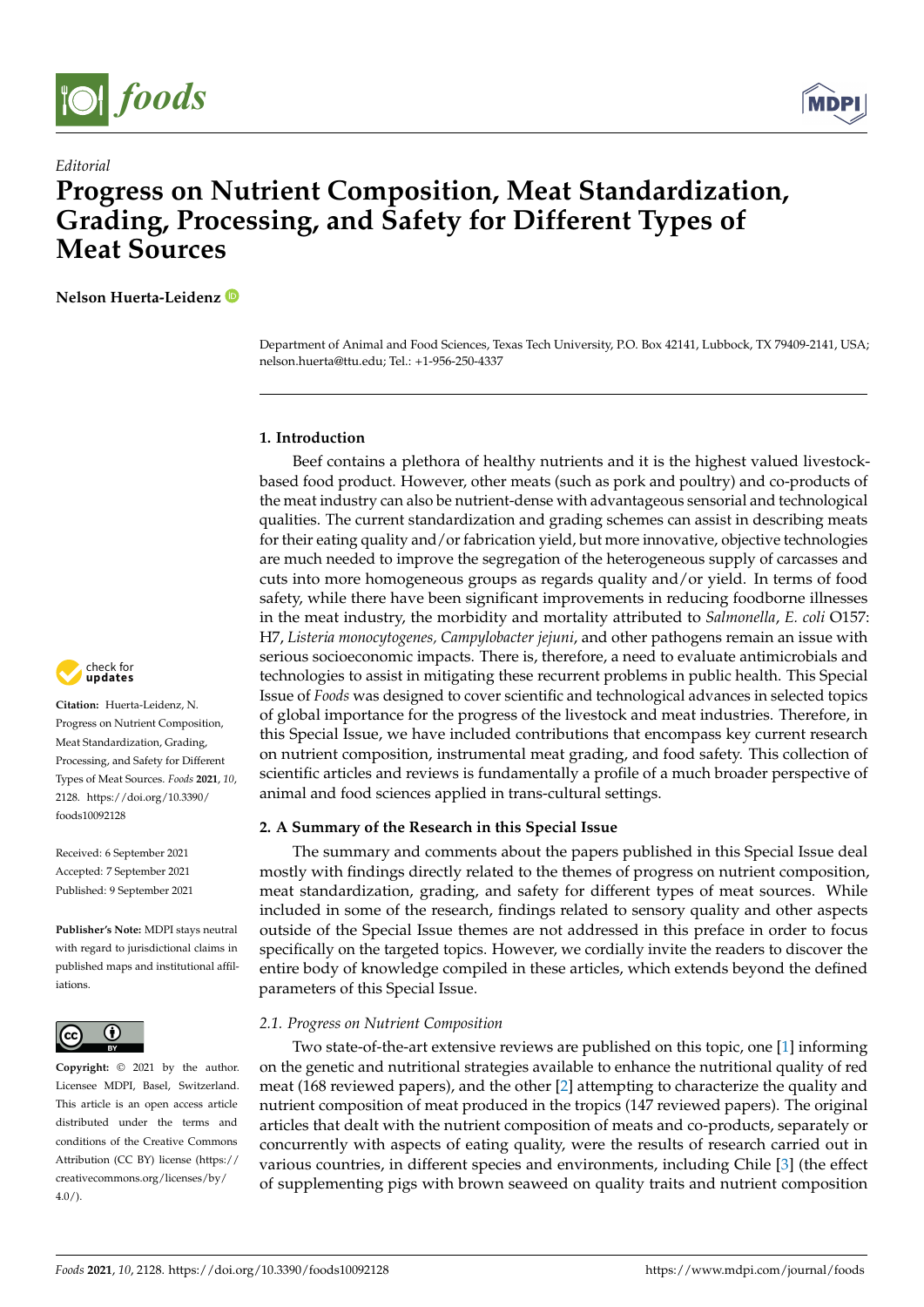of pork), Canada [\[4\]](#page-7-3) (the impact of feedlot diets containing various levels of barley on the nutritional quality of *Bos taurus* beef), Spain and USA [\[5\]](#page-7-4) (a comparison of the veal produced by bullock calves in the Pyrenees [PGI-Certified *Ternera de Navarra* (*CTNA*)] and US Angus certified beef), Colombia [\[6\]](#page-7-5) (characterization of the lipid profile of visceral fats by-products of chicken), and Venezuela [\[7\]](#page-7-6) (multivariate relationships between nutrient composition and carcass characteristics of *Bos indicus*-type cattle raised on pasture in a tropical environment).

Juárez et al. [\[1\]](#page-7-0) update us on the available genetic and nutritional strategies to enhance the nutritional quality of red meat (beef, lamb, and pork). This subject is particularly pertinent today, given the numerous studies suggesting that red meat consumption may have negative effects on human health and the environment. This review identifies information gaps on the evaluation of genetic parameters related to meat composition, as well as multiple bioethical challenges linked to new trends in genetic engineering, while also demonstrating that much progress has been achieved regarding the dietary manipulation of the nutrient content of meat. The authors [\[1\]](#page-7-0) note that most studies used approaches that independently assess the impact of genetics or nutritional strategies, but few explored the interactions between these two factors.

The most notable findings suggesting potential benefits in genetic manipulation [\[1\]](#page-7-0) were: (a) differences between breeds or heritability values reported for concentrations of certain vitamins (E and B) and minerals (copper, total iron (myoglobin), and selenium) in beef; there are no reports on the heritability of vitamin A content in muscle, (b) genetic manipulation of zinc content in lambs and pigs, uncertain in cattle, (c) highly variable heritability values are reported for total protein content and individual amino acids, (d) there is the potential to manipulate individual amino acid concentrations by genetic and dietary means, (e) well-known differences between and within breeds in terms of total variability of intramuscular fat (IMF), with very obvious cases of genetic groups with greater levels of marbling [\[1\]](#page-7-0), and (f) genetics not appearing as a primary factor in the accumulation and proportions of *trans* fatty acids in beef.

Regarding the potential for dietary manipulation of micronutrients, the main findings of the review by Juárez et al. [\[1\]](#page-7-0) were: (a) pasture feeding increases the levels of vitamins or their precursors (tocopherol, b-carotene, thiamine, riboflavin, lutein, retinol, a-tocopherol, and g-tocopherol) in beef or suckling veal under grass-feeding systems, (b) there is a favorable response to the specific supplementation of vitamins (higher concentration of vitamin E in cattle and of B9 and B12 in pigs) or minerals (selenium and iodine in cattle) but not of zinc, and it is pointed out that it is easier to reduce the iron content in beef than to increase it, (c) in pigs, feed additives derived from algae have an impact on the nutrient potential of B vitamin concentrations, (d) monogastric diets are usually complemented with B vitamins, and although additional increases have a small impact on the muscle concentration of B9 and B12 vitamins, vitamin B2 levels do not seem to be affected by higher supplementation, (e) gastrointestinal–pancreatic control of zinc absorption hinders its manipulation through the diet, and (f) most studies have reported little or no effect on zinc muscle concentrations after zinc supplementation, particularly in pigs.

Jerez et al. [\[3\]](#page-7-2), when evaluating the addition of two amounts (2 or 4%) of brown seaweed to the regular diet of finishing pigs, found that total lipids and microminerals such as Cu, Zn, and Mn decreased in the muscle of pigs fed the higher percentage of seaweed (4%), despite a small but significant increase in total ash. However, the fatty acid composition of pork was not influenced by the inclusion of the brown seaweed additive at any level. Inexplicably, these authors [\[3\]](#page-7-2) found a higher cholesterol content in the meat of pigs fed the diet with the higher content (4%) of brown seaweed, suggesting that there are some components of algae that impact cholesterol content.

The modification of the fatty acid profile of beef by dietary means still faces the difficulty of a buffering effect of the extensive ruminal biohydrogenation which transforms unsaturated fatty acids into saturated fatty acids (SFA) [\[1\]](#page-7-0). However, pasture feeding and feeding management have assisted in increasing beneficial biohydrogenation intermediates.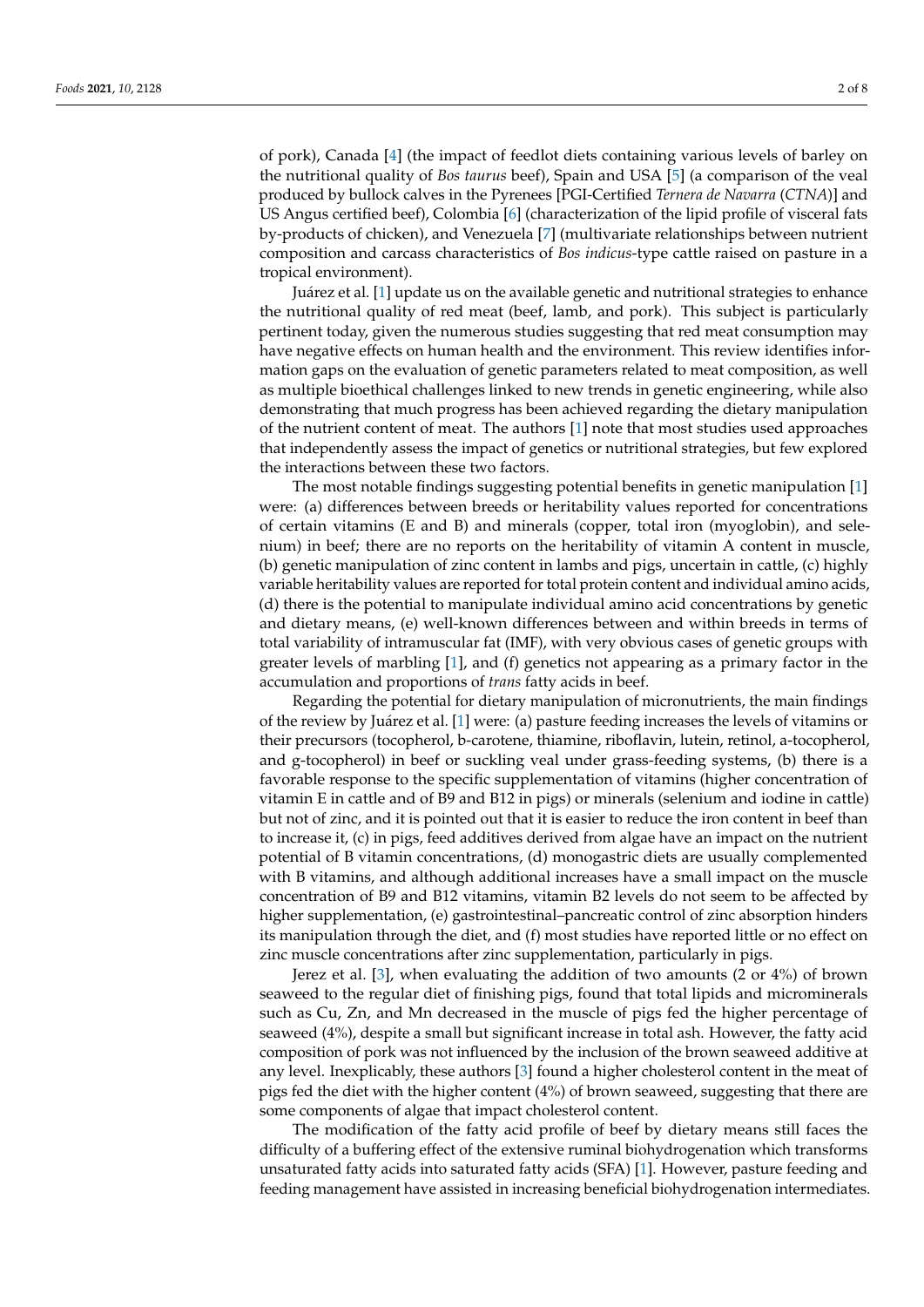For example, supplementing ingredients rich in polyunsaturated fatty acids (PUFA), such as flaxseed co-extruded with peas, before feeding hay, instead of feeding hay and a mixture of supplements, leads to a substantial increase in vaccenic acid and conjugated linoleic acid (CLA), and these differences are related to changes in the microbial population in the rumen. According to Juárez et al. [\[1\]](#page-7-0), those ingredients or additives in the cattle diet that modify the rumen microbiome may have a greater impact than a direct fatty acid supplementation.

Concentrate-based diets have been associated with a decrease in PUFA/SFA ratios, but, as the finishing period progresses, there is a higher conversion of SFA to monounsaturated fatty acids (MUFA), and the relative rates are influenced by breed [\[1\]](#page-7-0). The study conducted by Barragan-Hernandez et al. [\[4\]](#page-7-3) in this Issue of *Foods* examined the effect of grain type in the diet (corn vs. barley vs. a barley/corn mix) on the sensory attributes, volatile compounds, and beef flavor profile of steers. The authors also examined the normalized partial profile (% of total) of fatty acids presumably responsible for variations in flavor. They [\[4\]](#page-7-3) reported that the corn-based diet elicited a significantly lower proportion of n-3 fatty acids, a higher proportion of stearic acid (considered to have a neutral cholesterolemic effect), and a higher value of the n-6/n-3 ratio compared to the other two treatments (respective means of 8.32, 6.22, and 7.26 for the corn-, barley-, and barley/corn mix-based diets). Although significant, differences in the  $n-6/n-3$  ratio could be considered low in magnitude and possibly irrelevant from the point of view of human health; authors [\[4\]](#page-7-3) did not discuss this. In fact, although some authors recommend that the average value of the n-6/n-3 ratio should not be greater than 5.1, the recommendation of the WHO is that the value of this index should not exceed 10 [\[3\]](#page-7-2), which indicates that the  $n-6/n-3$  values for the different grain diets tested by Barragan-Hernandez et al. [\[4\]](#page-7-3) are within the safe range.

According to Juárez et al. [\[1\]](#page-7-0), the dietary effects observed in IMF tend to have a greater impact on the most abundant fat deposits, which is important to try to improve the lipid profile and achieve certain marketing (particularly, health) claims. In fact, these authors [\[1\]](#page-7-0) suggest an alternative to ground beef, based on feeding a small group of animals with diets characterized by a high concentration of certain beneficial fatty acids or selecting carcasses naturally presenting this feature and then mixing the fat from those animals or carcasses with lean meat from the regular population. For their part, Peña-Saldarriaga et al. [\[5\]](#page-7-4) with a similar proposal, pointed out the potential of using fat that can be removed with high yields as a co-product of chicken. According to their analyses, these underutilized fats contain—without significant variation due to environmental factors—a lower concentration of myristic acid (an undesirable saturate) and a greater proportion of essential polyunsaturated fatty acids (PUFA, approximately 40% of the total UFA) when compared with pork fat or beef tallow (the latter having less than 20%). The authors [\[5\]](#page-7-4) suggest using these fats in the formulation of meat products such as sausages, replacing other sources of animal fat (for example, bird skin) commonly used in the poultry industry.

Another review and one research article deal with the composition of nutrients in beef produced in the tropics. When trying to characterize this type of meat through an extensive review of the literature, Rubio et al. [\[2\]](#page-7-1) pointed out that, in general, (a) there is little variation in macronutrients (almost all protein content values are in the range of 20% to 24%, with some differences due to castration, genetic influences, or to the finishing on pastures vs. grain), (b) the proximate component that showed the largest variation was the IMF content that varied from 1.0% to 8.9%, but most of the literature indicates a lean beef, with <3.6% of IMF, (c) low marbling scores (IMF), which are typically observed in cattle influenced by *B. indicus*, are attributed to the reduced volume of adipocytes, and not to the quantity of cells, (d) there are few studies on the mineral content of cattle raised in tropical environments, and of note is that the feeding system (pasture with or without supplementation) had little to do with the beef mineral content, but an age effect was observed when comparing grazing cattle at 17, 19, and 24 months of age, (e) the impact of climatic conditions on the edible tissues of tropical cattle should be considered, in particular, pastures suffer a seasonal effect on their quantities and qualities, and fluctuations in feed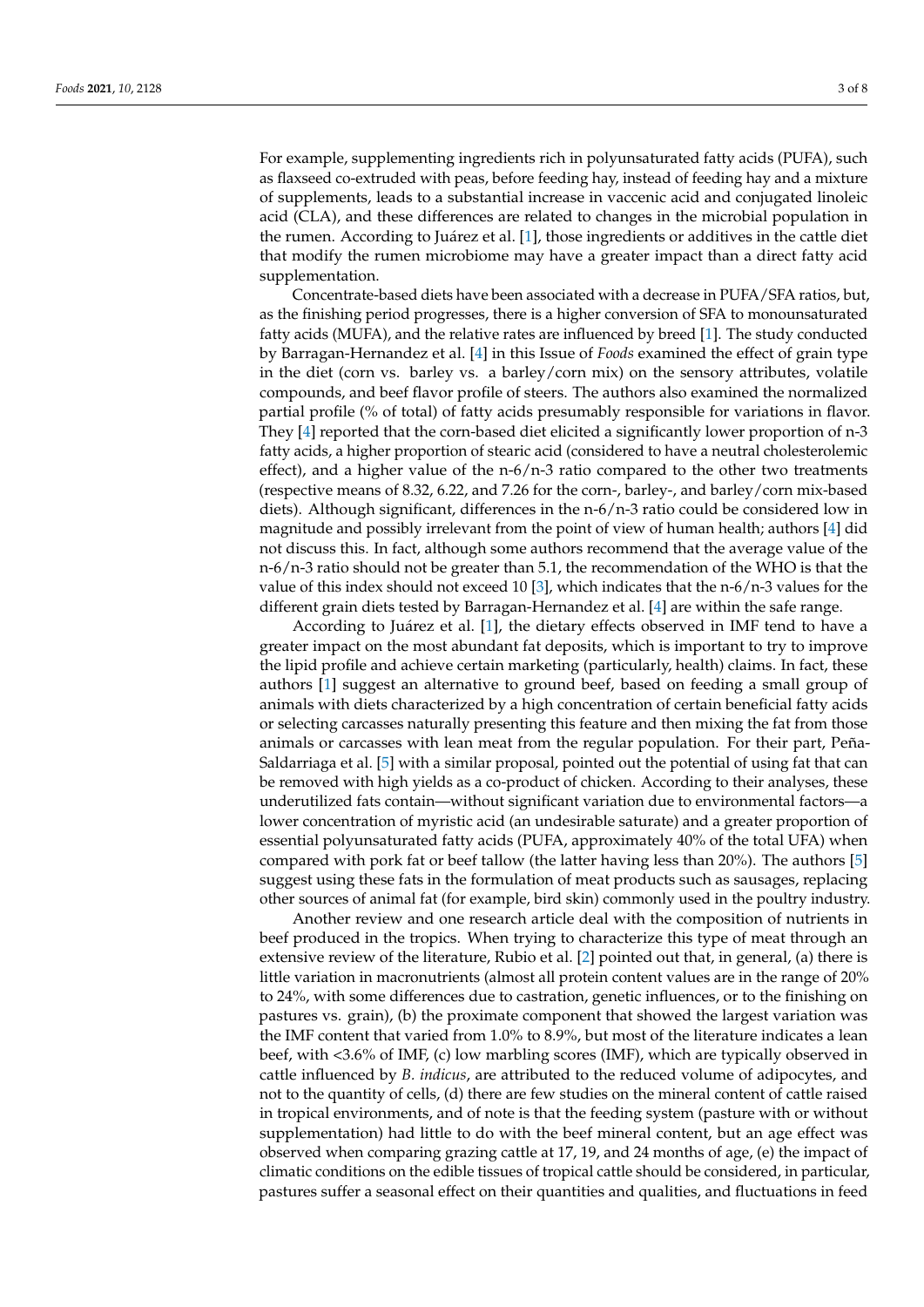quality can cause mineral imbalances throughout the year, and (f) there are indications that the IMF of steers with genetic predominance of *B. indicus* contains more myristic, palmitic, linoleic, and linolenic acids, but less stearic acid than their counterparts with predominance of *B. taurus*.

According to Rubio et al. [\[2\]](#page-7-1), the complexity of the research on the impact of genetics on the fatty acid composition of tropical cattle meat is greater than previous studies suggest. In one of the few studies reported, 14 of the 43 individual fatty acids and fatty acid indices in the IMF were affected by an interaction between the genetic pool and the cattle finishing system. Of the 29 fatty acids and fatty acid indices for which the interaction was not significant, 11 were influenced by the genetic group, and 25 by the finishing system. In general, with the exceptions of cholesterol, 18: 1 *trans*-6, -7, -8, 18: 1 *trans*-12, and the 22: 5, n-3/18: 3, n-3 ratios, all fatty acids and individual indices were affected by at least one of the factors considered or by their interactions. Differences between genetic groups were lower with pasture finishing, but under grain finishing, *B. indicus* showed higher amounts of SFA and stearic acid and lower concentrations of fatty acids synthesized from linoleic and gamma-linolenic acids. In general, animals finished on grass produced meat with lower levels of IMF, *trans* fatty acids, and SFAs and higher content of CLA and long-chain PUFA (20: 5, n-3 and 22: 5, n-3). Rich diets in forage favor the growth of the fibrolytic microorganisms responsible for CLA production, and forage-fed livestock has higher concentrations of linoleic, stearic, arachidonic acids (20: 4, n-6), eicosapentaenoic (20: 5, n-3) and docosapentaenoic (22: 5, n-3) acids in the meat than animals fed with concentrates [\[2\]](#page-7-1). However, IMF contents are often low in grass-fed beef  $\left($  <2 g/100 g of fresh muscle), and this meat cannot therefore be considered a significant source of CLA. Again, it should be noted that climatic variations in tropical regions can greatly affect the quality of the grass and hence its nutritional contributions. A review in this Special Issue [\[2\]](#page-7-1) cautions against genetic manipulation based on a selection of zebu cattle (Nellore) with lower body fat to a given weight, because such a genetic approach would decrease the proportion of MUFA (oleic acid) in the subcutaneous fat depot, with concomitant increases in saturated fatty acids, such as stearic and other, less healthy, saturated fatty acids such as myristic and palmitic acids.

The potential of carcass traits for assisting in the prediction of beef chemical components was evaluated by Arenas de Moreno et al. [\[7\]](#page-7-6). In this study, the authors performed an analysis of hierarchical conglomerates and canonical correlations to explore multivariate relationships between selected traits of the beef carcass derived from cattle fed on tropical pastures and chemical components (proximate, minerals, and lipids) in *longissimus lumborum* muscle (LL). The statistical approach is demonstrated as a powerful tool to study the relationship between a selected set of carcass traits and the proximate, lipid, and mineral components, particularly when there is a certain degree of interaction between the three groups of chemical variables. The association of carcass traits and minerals was poor. However, the analyses pointed out an important relationship of backfat thickness and marbling scores with the content of total lipids and fatty acids in the LL. In their conclusions, the authors argue in favor of backfat thickness, rather than marbling, as the most feasible potential predictor for performing future regression analyses attempting to explain the variation in lipid composition of this type of livestock.

#### *2.2. Progress on Meat Standardization and Grading*

Product consistency and differentiation are proved tactics for succeeding in meat marketing and trade. The certification of beef carcasses serves for a series of marketing programs. Several certification programs are based on a set of specifications (that may include a breed) to make marketing statements on certain characteristics, especially quality. In the USA, these specifications go beyond the requirements required for the grades offered by the official grading system and are the basis for the different branding programs endowed by the USDA. Certified Angus Beef (CAB) is the most recognized meat branding program in the USA. On the other hand, Protected Geographical indications (PGI) commonly used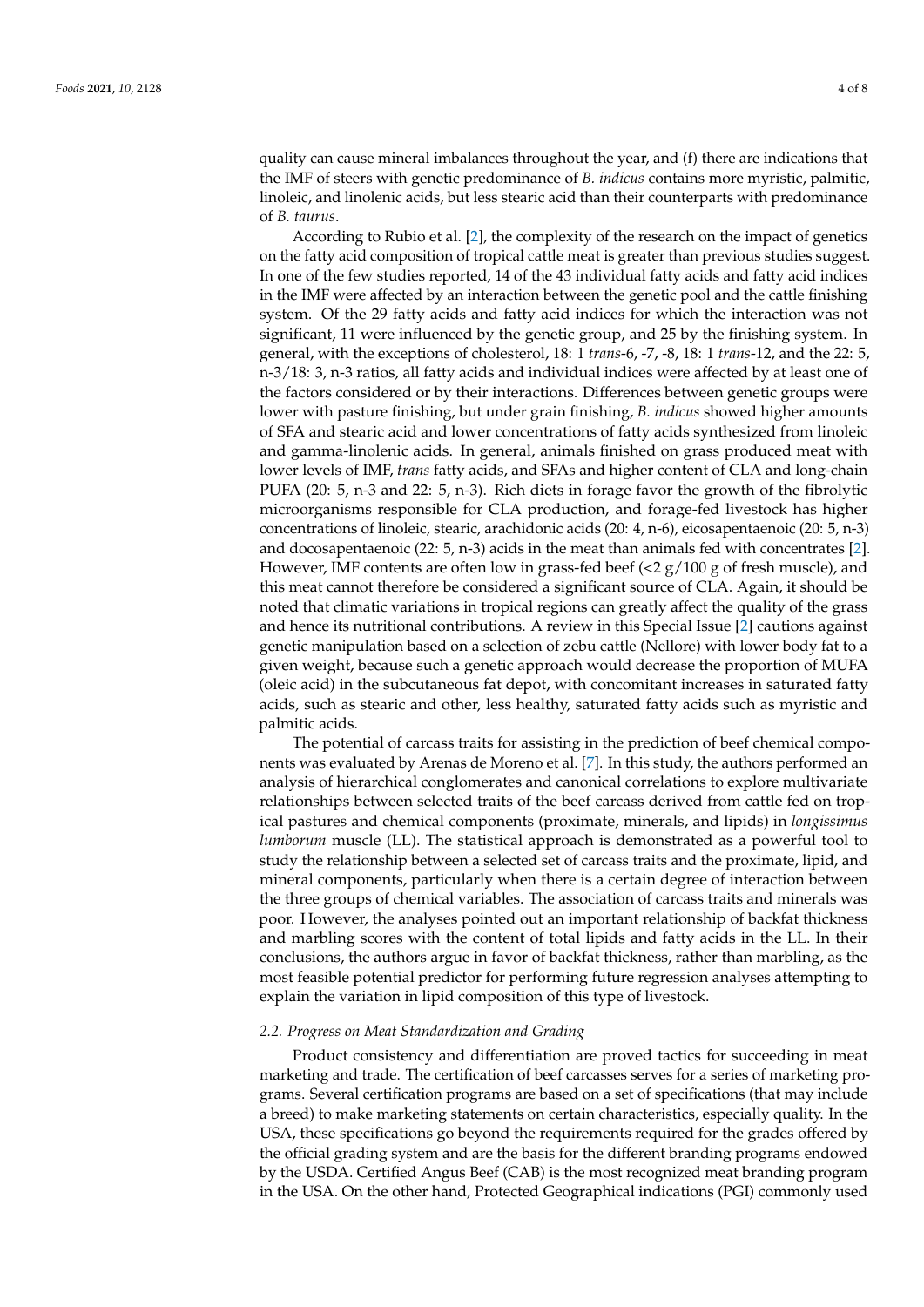in the EU are certification programs based on original, identifiable characteristics of a product derived from a specific location in order to protect its quality and reputation. These two distinct marketing strategies have the same purpose: product differentiation. Beriain et al. [\[7\]](#page-7-6) compared the veal produced by bullock calves in the Pyrenees [PGI-Certified *Ternera de Navarra* (*CTNA*)] to US-CAB. Physicochemical and sensory traits were assessed in Spain (Navarra) and USA. The authors found noticeable contrasts (i.e., marbling, IMF, and other proximate components) which are explained not only by the animals' distinct genetic make-up but also by their dissimilar age, sex, and management. The authors highlighted that the taste panels in the two countries agreed that the *CAB* striploins outperformed the *CTNA* samples in juiciness, tenderness, and flavor, notwithstanding the similarities between CAB and CTNA in total and soluble collagen contents.

Segura et al. [\[8\]](#page-7-7) determined the potential of computer vision systems (CVS), namely, the whole-side carcass camera (HCC), to the rib-eye camera (CCC), and the dual-energy X-ray absorptiometry (DXA) technology, to predict the composition of wholesale cuts and carcasses of mature cows. This comparative study [\[8\]](#page-7-7) was carried out in Canada where the classification system segregates mature carcasses (for example, cows) as Canada D, with a series of designations (Canada D1 to D4) for the types of carcass that do not count on a method for predicting the cut-out yield before fabrication. The technologies used in the study [\[8\]](#page-7-7) provided estimation values of the total amount of tissues and a general description of the composition of the entire carcass and its primal cuts without requiring the destructive procedure of dissection. The DXA technology could be considered the gold standard for estimating carcass composition. The primary estimates of DXA, on average, had higher  $\mathbb{R}^2$  values for fat (0.95), lean (0.97) and bone (0.82) than those of CVS, and even exceeded the prediction equations using all variables retrieved by the cameras (HCC and CCC). However, to date, DXA has been limited by practical restrictions in industry implementation (horizontal table scan, room temperature operation, and scan speed in minutes instead of seconds). Instead, CVS technologies (HCC and CCC cameras) are being widely implemented in the USA and Canada. According to their findings, the authors determined the feasibility of using HCC to predict the composition of carcass and wholesale cuts, and the combination of the two CVS technologies led to significant improvements in the predictions, in particular, for the lean/fat ratios, suggesting that the dual CVS approach is an alternative for improving the accuracy of predicting the composition of carcasses and primal cuts of cull cows. The assessment of different types of instrumental grading would allow not only finding out the best technology for differentiating these products in the marketplace but also identifying new opportunities for the future development of automation in the meat industry, an emerging need in the pandemic era.

#### *2.3. Progress in Food Safety for Different Types of Meat Sources*

Six articles are presented on food safety. One article evaluates four antimicrobials on refrigerated pork loins [\[9\]](#page-7-8), another assesses the antimicrobial application mode (immersion vs. spray) to reduce *Campylobacter jejuni* in chicken wings [\[10\]](#page-7-9), four deal with physical and/or chemical interventions, such as the use of UV-C solely or in conjunction with antimicrobials [\[11](#page-7-10)[,12\]](#page-7-11), refrigeration technologies (dry chilling vs. spray chilling) combined with hot water washing by bio-mapping of indicator organisms on beef striploins during storage [\[13\]](#page-7-12), and in-plant validation of a novel aqueous ozone generation technology compared to lactic acid solutions for suppressing the growth of natural microbiota, i.e., *E. coli* O157:H7 and *Salmonella* surrogates, on beef carcasses and trimmings [\[14\]](#page-7-13).

Antimicrobial sprays evaluated by Vargas et al. [\[9\]](#page-7-8) on pork loins subjected to four refrigerated storage periods (1, 14, 28, and 42 days) included: cold water (control), 1,3 dibromo-5,5-dimenthylhydantoin at 225 ppm (Bovibrom-225), the same active principle as Bovibrom-225 but at 500 ppm (Bovibrom-500), chlorine dioxide at 3 ppm (Fit Fresh), and Rhamnolipid at 750 ppm (Natural Washing Solution). Initial counts did not differ between treatments, while as for after-treatment interventions, the treatment with Natural Washing Solution did not effectively reduce the counts of APC-mesophilics, APC-psychrotrophs,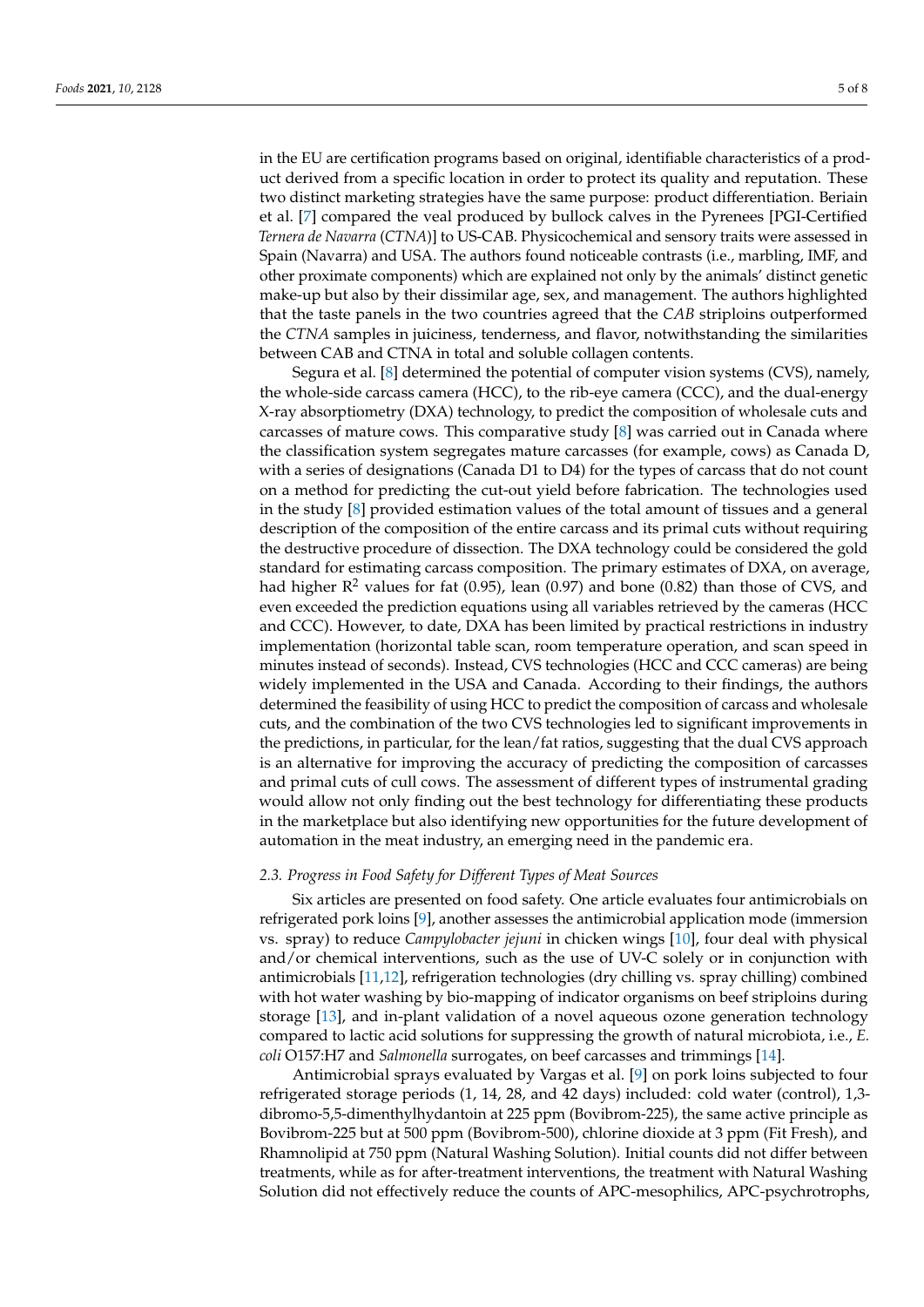and coliforms  $(p < 0.01)$ . The antimicrobials Bovibrom-500 ppm, Fit Fresh, and Natural Washing Solution were the best in maintaining reduced microbial counts when compared to control treatments of pork loins after 14 days of storage under refrigerated conditions at  $0-4$  °C.

Gonzalez et al. [\[10\]](#page-7-9) inoculated surfaces of fresh, skin-on, chicken wings with 3.9 log colony-forming units [CFU]/mL) of a mixture of six *Campylobacter jejuni* strains of poultry origin. The inoculated wings were left untreated, to serve as controls, or they were treated by immersion or spray application of water, a blend of sulfuric acid and sodium sulfate (pH 1.2; SSS), formic acid (1.5%; FA), peroxyacetic acid (550 ppm; PAA), PAA (550 ppm) acidified with SSS (pH 1.2; SSS-aPAA), or PAA (550 ppm) acidified with formic acid (1.5%; FA-aPAA). All five chemical interventions were efficacious (*p* < 0.05) in reducing *C. jejuni* populations on chicken wings, with larger immediate reductions by immersion than by spraying. Acidification of PAA (550 ppm) with SSS or FA did not enhance the immediate (0 h) bactericidal effects of non-acidified PAA. However, the combination of the acidified PAA treatments and the subsequent chilled storage conditions ( $4 °C$ , 24 h) likely prevented the recovery of sub-lethally injured bacterial cells. As a result, chicken wings treated with SSS-aPAA or FA-aPAA and stored at 4 ◦C for 24 h showed the lowest pathogen levels.

Calle et al. [\[11\]](#page-7-10) evaluated the use of UV-C LED light for the destruction of *Salmonella* present on chicken breast and food contact surfaces. The antimicrobial properties of UV light have been explored elsewhere, mainly for applications in liquids, contact surfaces, and packaging materials, where its effectiveness has been demonstrated. However, the most common application involves the use of mercury lamps. The growing interest in ultraviolet (UV) light was driven by its FDA approval in 1997 for surface decontamination of foods. According to the literature [\[11,](#page-7-10)[12\]](#page-7-11), several facts of UV irradiation use in food safety are reported: (a) pathogens absorb UV light, and thymine-dimers molecular lesions in the DNA are formed via photochemical reactions, ultimately leading to cell death, (b) UV light is currently used to control pathogens in water and for the decontamination of food contact surfaces and food packaging materials, (c) UV light-emitting diodes (LED) are increasingly being used as substitutes for mercury lamps, conventional sources of UV-light, for their smaller size and lesser generation of heat, (d) the emission spectrum of UV-LED can be tuned to emit UV light of specific wavelengths between 250 and 280 nm, which are the most effective at driving the photochemical reactions leading to the formation of thymine dimers, (e) UV-LED devices are more robust, durable, and safe compared to mercury lamps because they do not contain glass tubes that may break and contaminate workstations with mercury, (f) UV-C band irradiation stands out for its low cost, with no potentially hazardous chemical residues, and low carbon footprint [\[12\]](#page-7-11).

In the USA, Calle et al. [\[11\]](#page-7-10) have shown that UV-LED could be used to disinfect skinless chicken breast (CB) as well as food contact surfaces such as stainless steel (SS) and high-density polyethylene (HD) inoculated with *Salmonella enterica*. The greatest reductions were obtained after 180 s of exposure on HD (5.2 Log CFU/cm<sup>2</sup>), followed by 60 s on SS  $(3.5 \text{ Log CFU/cm}^2)$ , and 900 s on CB  $(3.0 \text{ Log CFU/cm}^2)$ . The best reductions were obtained when UV-C LED was applied on SS. For example, 60 s of exposure yielded 3.48, 2.05, and  $1.77$  Log CFU/cm<sup>2</sup> on SS, CB, and HD, respectively. The porosity of surfaces appears to play a role in the effectiveness of the UV-C LED light, since bacterial cells appear to be shielded by hollow surfaces, as observed in electron micrographs.

The most typical chemical interventions to reduce *Salmonella* and other pathogens in poultry and red meat products involve the application of treatments at different steps of processing, which include the use of organic acids, inorganic compounds, chlorinebased treatments, and phosphate-based products, among other compounds [\[11\]](#page-7-10). However, consumers seem to have adverse opinions about the use of such chemicals in foods [\[11\]](#page-7-10), whereas lactic acid (LA) application at a maximum concentration of 5% (*m*/*v*) is generally accepted because it does not present risks to consumer health [\[12\]](#page-7-11). It is known that *Listeria monocytogenes* can survive and grow in vacuum-packaged meat cuts stored at temperatures between 0 and 4 ◦C. In Uruguay, Brugnini et al. [\[12\]](#page-7-11) studied the combined effect of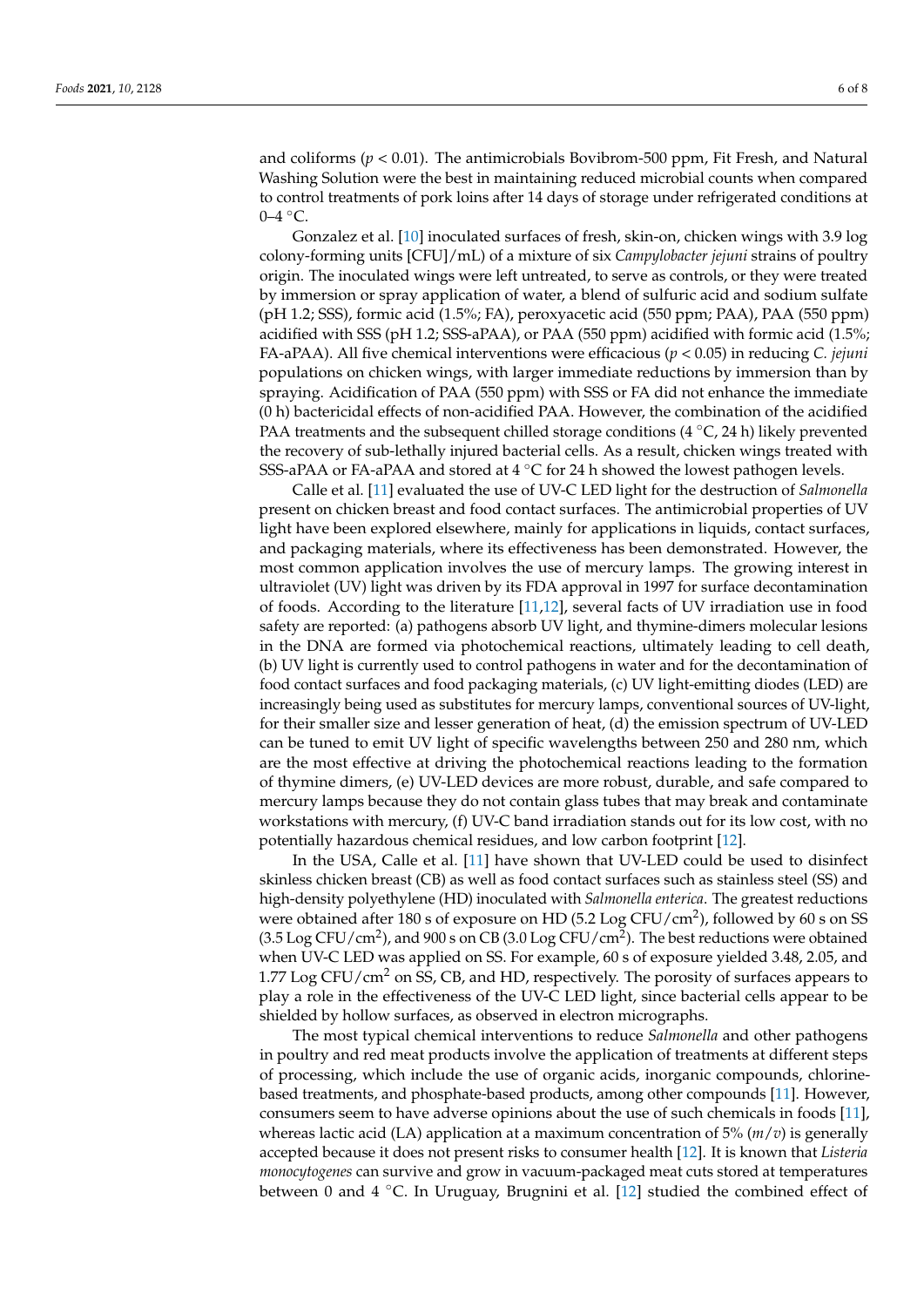UV-C and the application of lactic acid on the inactivation of *Listeria monocytogenes* and lactic acid bacteria (LAB) in vacuum-packaged beef. Surface response analysis indicated that a maximum log reduction for *L. monocytogenes*  $(1.55 \pm 0.41 \log CFU/g)$  and LAB  $(1.55 \pm 1.15 \log CFU/g)$  with minimal impact on meat color was achieved with 2.6% LA and 330 mJ/cm2 UV-C. This strategy could be useful to ensure beef safety and to help extend the shelf life of vacuum-packaged beef to safely reach distant markets. These two studies [\[11,](#page-7-10)[12\]](#page-7-11) further support the use of UV as a "no-touch" technology in the food industry to effectively sanitize high-touch surfaces where there may be a higher risk of meat contamination from pathogens. UV disinfecting technologies have been used for a number of years and they could be more effective with improved features in the future, given their constant innovation.

Casas et al. [\[13\]](#page-7-12) evaluated the impact of spray and dry chilling combined with hot water treatments on the levels of microbial indicators during refrigerated storage of beef striploins at an Australian beef processing plant. A total of 200 carcasses were evaluated. Samples were taken before and after (washed samples) carcass hot wash and 24 h after subjecting the carcasses to spray vs. dry chilling. The hot water carcass wash consisted of spraying water at  $85 \pm 2$  °C onto the surface of the carcasses. The spray chilling method consisted of continuously spraying water at  $0-2$  °C at 15 min intervals, during 18–24 h storage. Dry chilling consisted of 18–24 h storage in a refrigerated room at  $0^{\circ}$ C with constant airflow, while the sprayers were turned off. The excised striploins were cut into four sections that were individually vacuum-packaged to be sampled after 0, 45, 70, and 135 days of storage and distribution under refrigeration. Aerobic plate counts (APC), enterobacteria, *Escherichia coli*, coliforms, and psychrotroph (PSY) counts were evaluated for each sample. Under the conditions evaluated in this study, the hot water carcass intervention was not found to significantly reduce APC and PSY counts compared to the no-wash treatments. Despite significantly reducing a small number of bacterial species on the surface of the carcass, washing may also redistribute the bacteria throughout the whole carcass surface and can contribute to further microbial attachment, growth, and development during prolonged storage. The authors [\[13\]](#page-7-12) concluded that the optimal shelf life of striploins can be achieved using dry chilling air systems, which will guarantee the required 130 days of shelf life for the export of fresh, never frozen beef from Australia to the EU. The use of spray chilling schemes increases the available water for the growth of bacteria, resulting in higher growth rates of bacteria during long-term refrigerated storage and, therefore, in a reduced shelf life.

Casas et al. [\[14\]](#page-7-13) assessed the antimicrobial efficacy of an aqueous ozone solution (Bio-Safe) and lactic acid solutions on the natural microbiota and *E. coli* O157: H7 and *Salmonella* surrogates in beef carcasses and trimmings at a commercial meat processing plant. The lactic acid operating parameters applied in the plant for this study included treatment with a 2–5% lactic acid solution sprayed at a temperature of 43–55 °C, with a spray pressure of 15 psi. The operational parameters of the ozone intervention included generators that use air oxygen molecules  $(O_2)$  passed through a crown field, which divides them into individual oxygen atoms (O). These individual O atoms combine with an  $O_2$  molecule to form an ozone molecule  $(O_3)$ . After the intervention and immediate reaction with organic matter,  $O_3$  becomes oxygen again, without leaving byproducts or harmful waste, according to the description of the manufacturer and the patented technology developed. Ozone and lactic acid interventions significantly reduced (*p* < 0.003) bacterial counts in carcasses and trimmings. Furthermore, lactic acid further reduced APC and coliforms in trim samples as compared to the ozone intervention ( $p < 0.009$ ). Ozone significantly reduced ( $p < 0.001$ ) the concentration of *Salmonella* surrogates. According to the plant's historical data, a reduction (*p* < 0.001) of presumptive *E. coli* O157: H7 in trimmings was recorded after a full year of implementing the ozone intervention. These results are very promising, since the use of ozone in combination with organic acids would allow a more efficacious, safe approach for the decontamination of beef carcasses and products. According to the authors [\[14\]](#page-7-13), this new technology for ozone generation and its application as an antimicrobial can become